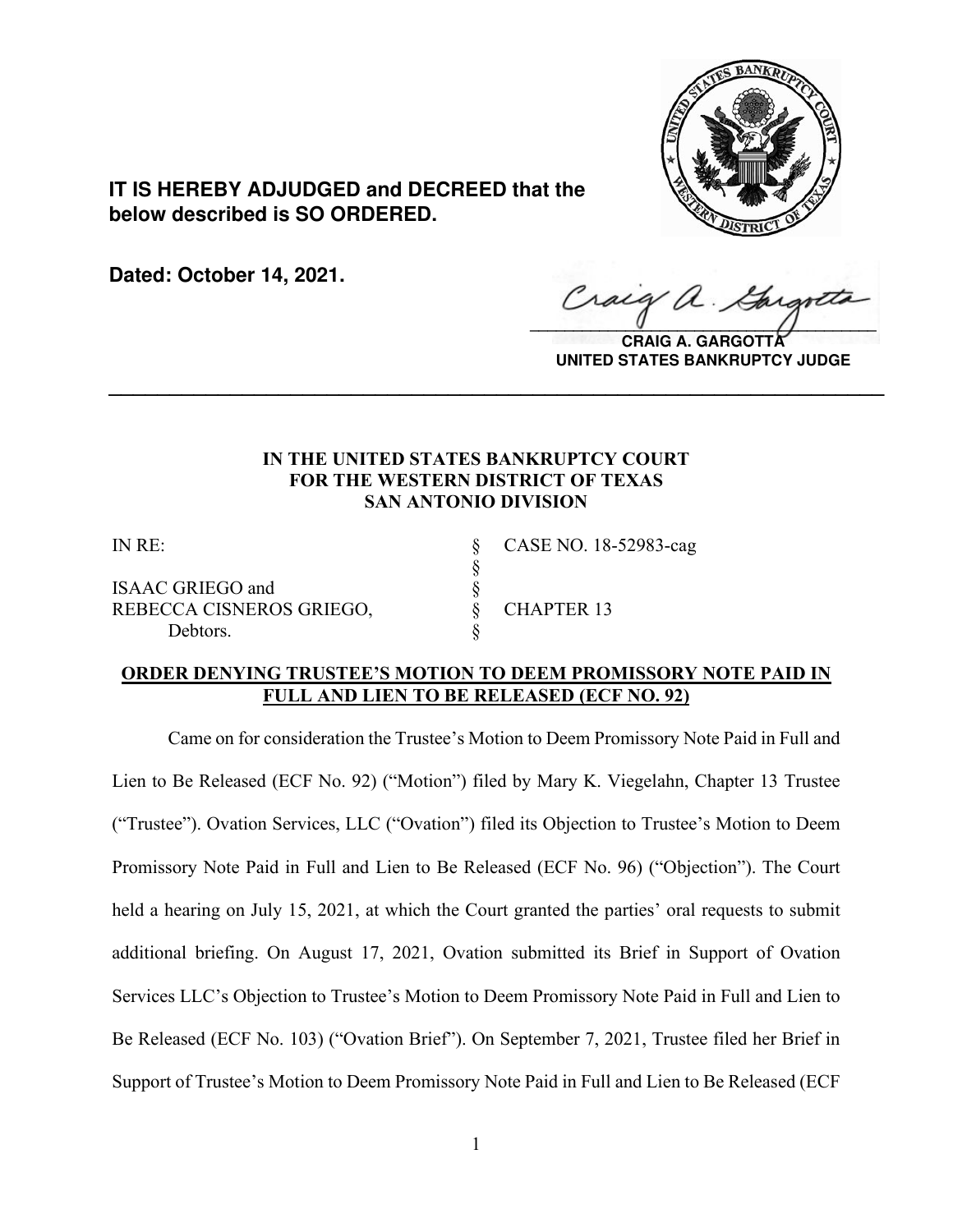No. 104) ("Trustee Brief"). On September 28, 2021, Ovation filed its Reply Brief in Support of Ovation Services LLC's Objection to Trustee's Motion to Deem Promissory Note Paid in Full and Lien to Be Released (ECF No. 113). After the parties completed briefing, the Court took the Motion under advisement. For the reasons stated herein, the Court finds Trustee's Motion is DENIED.

As an initial matter, the Court has subject matter jurisdiction pursuant to 28 U.S.C. §§ 157 and 1334. This matter is referred to this Court pursuant to the Standing Order of Reference in the United States District Court for the Western District of Texas. This is a core proceeding under 28 U.S.C. § 157(b)(2)(A), in which the bankruptcy court may enter final orders. Venue is proper under 28 U.S.C. §§ 1408 and 1409.

### **PROCEDURAL BACKGROUND AND FACTS**

On December 18, 2018, Isaac Griego and Rebecca Cisneros Griego ("Debtors") filed for relief under Chapter 13 of the Bankruptcy Code (ECF No. 1). Pre-petition, Debtors executed a document titled Promissory Note ("Promissory Note") and Deed of Trust – Tax Lien ("Deed of Trust") with GFH Funding Limited<sup>[1](#page-1-0)</sup> in exchange for payment of ad valorem taxes owed on Debtors' homestead. On February 12, 2019, FGMS Holdings, LLC c/o Ovation Services, LLC filed its proof of claim in the amount of \$5,670.20 with documentation to show Ovation holds an oversecured claim on Debtors' homestead pursuant to the debt owed under the Promissory Note and Deed of Trust (Proof of Claim No. 5).

Debtors' chapter 13 plan was confirmed on May 1, 2019. (ECF Nos. 31, 36). Under Debtors' plan, Ovation's oversecured claim was to be paid in full over a sixty-month term with

<span id="page-1-0"></span><sup>&</sup>lt;sup>1</sup> The exhibits attached to Ovation's proof of claim do not indicate when the tax liens were transferred from GFH Funding, Ltd. to Ovation or any other party. The parties, however, do not dispute that Ovation currently holds the Promissory Note and Deed of Trust.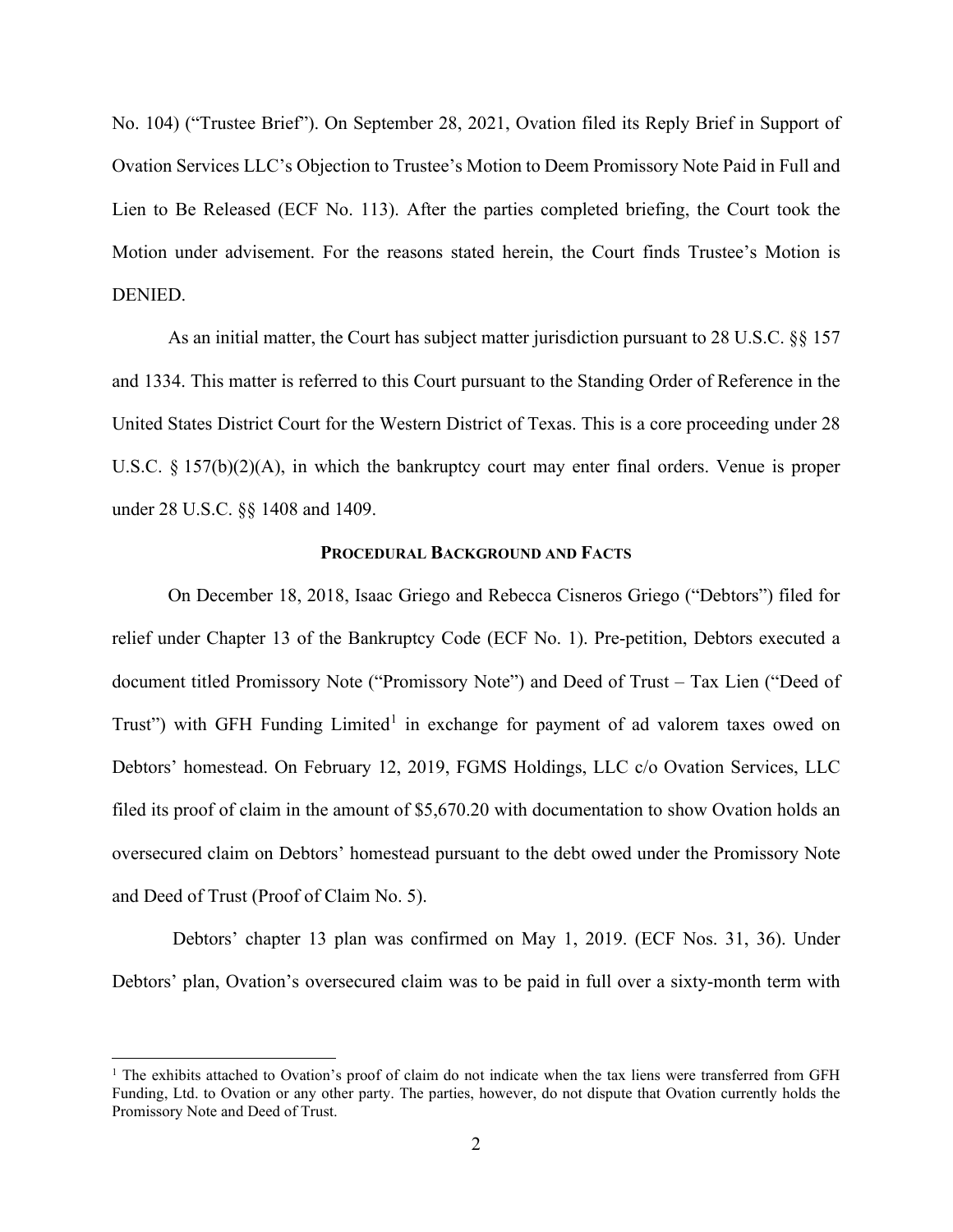monthly payments of \$135.00. (ECF Nos. 31, 36). From June 2019 to May 2021, Ovation received monthly payments from Trustee through Debtors' plan. As of May 3, 2021, Debtors paid off their entire plan early, including payment of Ovation's claim in full. On May 11, 2021, Trustee filed the Motion.

In her Motion, Trustee requests the Court issue an order finding Ovation's claim in Debtors' bankruptcy case is paid in full, and that Ovation's Deed of Trust is paid in full. In addition, Trustee requests that Ovation be required to release its Deed of Trust. Ovation objected, arguing the Court should not order a release of lien without Ovation first being paid its reasonable and necessary post-petition attorneys' fees and costs pursuant to 11 U.S.C.  $\S$  506(b)<sup>[2](#page-2-0)</sup>. Ovation contends it is improper for the Court to issue an order requiring it to release its Deed of Trust because its lien passes through bankruptcy, regardless of Debtors' completion of chapter 13 plan payments and potential discharge.

At the hearing on the Motion, Trustee raised an additional legal argument that Ovation must move for its fees and costs under Federal Rule of Bankruptcy Procedure [3](#page-2-1)002.1<sup>3</sup>. Trustee argued that Ovation cannot seek its fees outside of bankruptcy because doing so would violate Rule 3002.1. In response, Ovation contends that  $\S$  506(b) applies—not Rule 3002.1—because Ovation is an oversecured statuory lienholder with the ability to charge interest and attorney's fees under the Texas Tax Code and the Texas Finance Code. Moreover, Ovation argues that Trustee must file an adversary proceeding under Rule 7001(2) if she seeks to avoid Ovation's lien. Ovation argues it is not required to release its own Deed of Trust when there are outstanding attorney's fees and costs for which it is entitled under law and contract. Finally, Ovation asserts Debtors' discharge does not affect its lien because discharge applies only in personam, not in rem.

<span id="page-2-1"></span>

<span id="page-2-0"></span><sup>&</sup>lt;sup>2</sup> Any section reference hereinafter shall be to 11 U.S.C.  $\frac{g}{g}$  *et seq* unless noted otherwise.<br><sup>3</sup> Hereinafter, any reference to a "Rule" shall be describing one of the Federal Rules of Bankruptcy Procedure.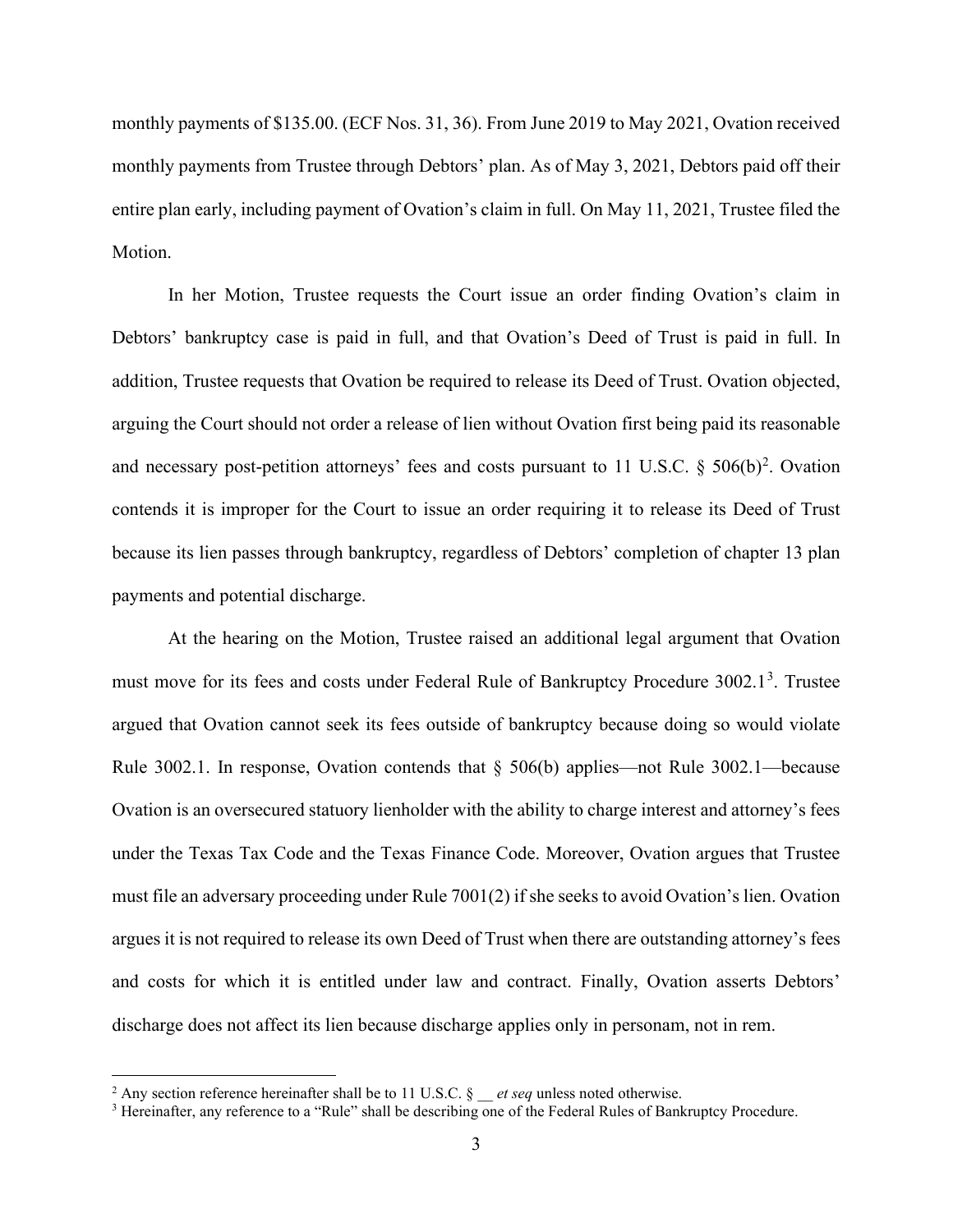The Court allowed Ovation and Trustee to file additional briefing on whether Rule 3002.1 applies to Ovation's claim for outstanding attorney's fees and costs.

The Ovation Brief argues that Rule 3002.1 does not apply to Ovation's claim for two reasons. First, Ovation argued the payments Ovation received under the Debtors' plan are not "contractual installment payments" as contemplated by Rule 3002.1. Second, Ovation argued that it holds a statutory tax lien, not a "security interest in the debtor's principal residence." *See* Fed. R. Bankr. P. 3002.1 ("This rule applies in a chapter 13 case to claims (1) that are secured by a security interest in the debtor's principal residence . . . ."). Ovation argues its statutory tax lien is not a "security interest" as defined by § 101(51) of the Bankruptcy Code, and thus the Ovation lien does not fall within the confines of Rule 3002.1. Ovation also renewed its objection that Trustee's Motion relates to a request for the Court's determination of the extent or validity of its lien that must be brought as an adversary proceeding under Rule 7001.

Trustee's Brief contends Rule 3002.1 applies, and that Ovation must follow the procedures detailed in Rule 3002.1 to recover its attorney's fees and costs. According to Trustee, Ovation is a holder of a security interest in Debtors' principal residence because Debtors executed the Promissory Note and Deed of Trust in exchange for Ovation's payment of ad valorem taxes owed to the county. Trustee further contends Debtors' plan provides Trustee would make contractual installment payments to Ovation. Therefore, Trustee contends Ovation is a holder of a claim "secured by a security interest in the debtor's principal residence" and "for which the plan provides that the trustee . . . will make contractual installment payments." Fed. R. Bankr. P. 3002.1. Trustee does not dispute that Ovation holds—at least in part— a statutory lien with subrogation rights under Texas law. Trustee, however, contends Ovation holds a "hybrid lien" that is "secured by both a statutory lien . . . and a security interest," thus Rule 3002.1 applies. (ECF No. 104, ¶ 20).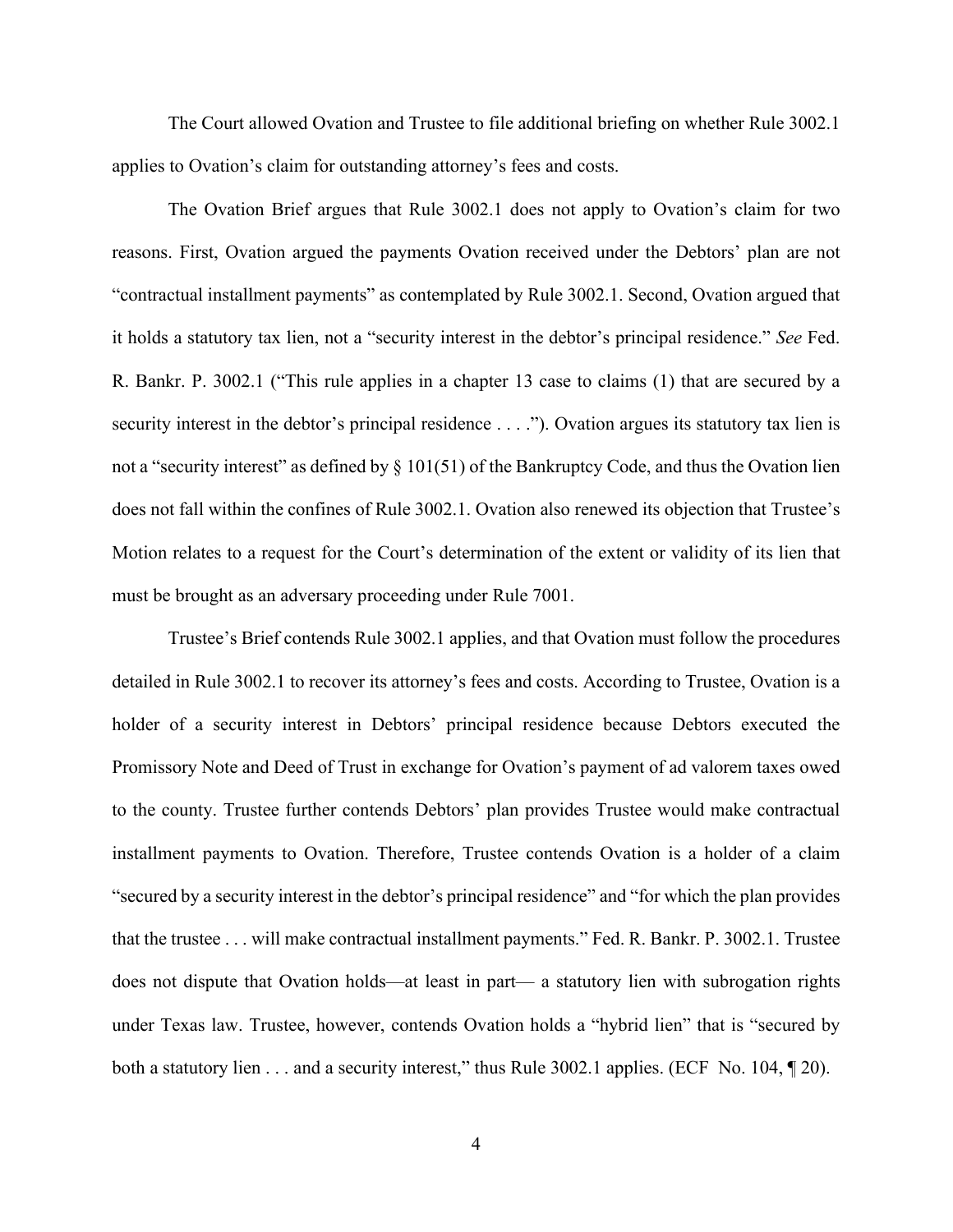In addition, Trustee's Brief argues Debtors' confirmed Plan is "for all intents and purposes, a modification of creditor's contract with the debtor." (ECF No. 104, ¶ 28). Debtors completed all of their Plan payments, including paying Ovation's claim in full. Trustee contends, therefore, that Debtors are entitled to a release of Ovation's lien that was executed in connection with the Promissory Note and Deed of Trust. Trustee argues Rule 7001 does not apply because Trustee is not seeking a determination of the validity, priority, or extent of Ovation's lien. Rather, Trustee is "seeking to require Ovation to honor its contract with Debtors that it will release its lien in the event that [Debtors] pay the Promissory Note according to its terms." (ECF No. 104, 191).

#### **LEGAL ANALYSIS**

On September 24, 2021, Chief Judge Ronald B. King of the United States Bankruptcy Court for the Western District of Texas issued an Opinion in the matter of Patricia Ann Reed. *In re Patricia Ann Reed*, Case No. 17-52875-RBK, ECF No. 135 (Bankr. W.D. Tex. Sept. 24, 2021). Chief Judge King's opinion in *Reed* analyzed whether Rule 3002.1 applies to the claim of an ad valorem tax lien transferee. (*Id*.). The facts and legal arguments advanced by the parties in *Reed*  are similar to the facts and legal arguments present in this case.

In *Reed*, a creditor that was the transferee of an ad valorem tax lien against the debtor's homestead moved for payment of post-petition charges under § 506(b). The chapter 13 trustee objected, arguing creditor held a hybrid statutory tax lien and security interest on debtor's homestead because creditor "chose to require execution of a promissory note and deed of trust by the debtor using [her] principal place of residence as collateral for repayment of the note . . . ." (Case No. 17-52875-RBK, ECF No. 135). Trustee contended that—as a secured noteholder creditor has a security interest in the debtor's principal residence under which trustee made contractual installment payments. (*Id*.). Therefore, Trustee argued that creditor was required to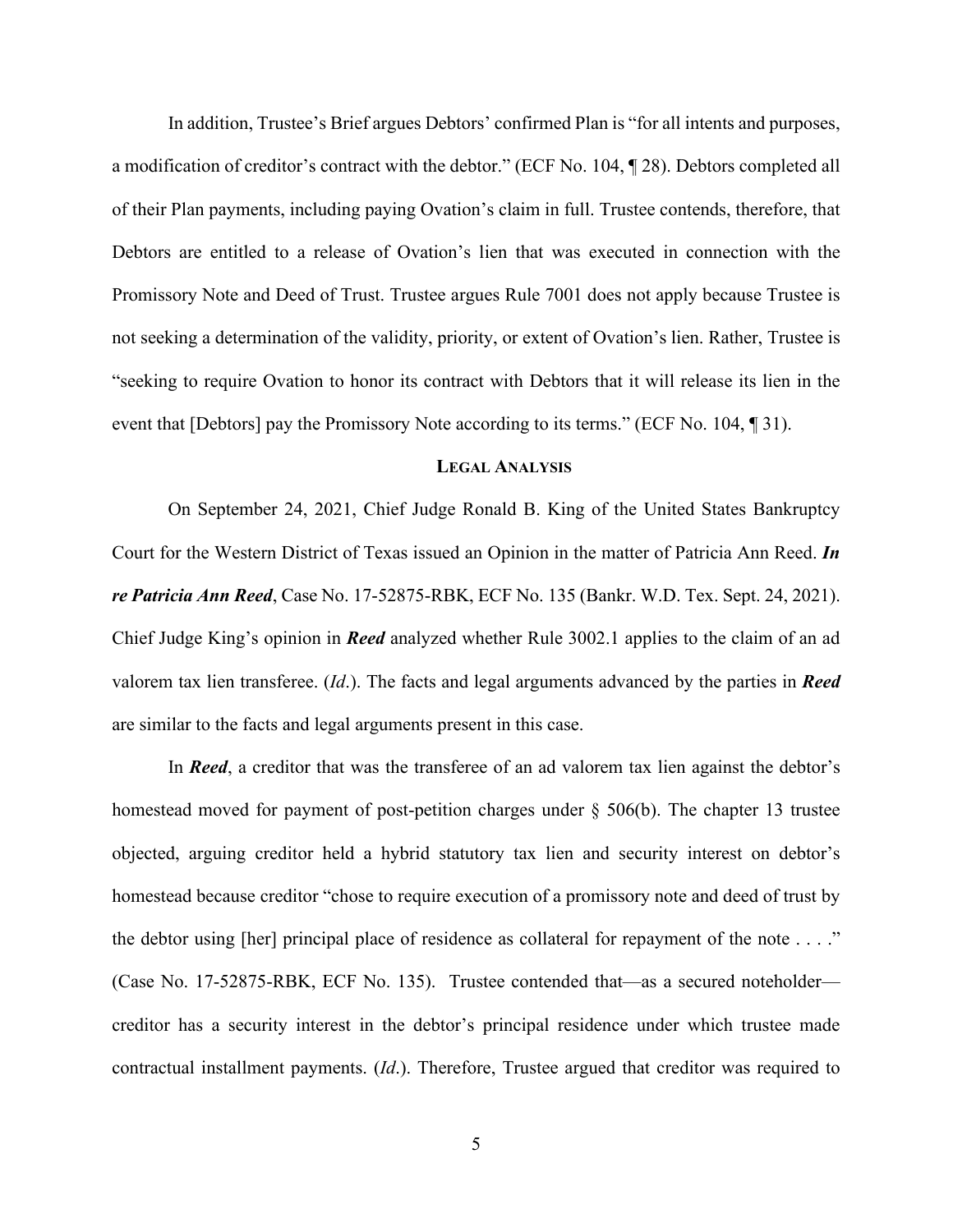request fees using the mechanism described in Rule 3002.1. (*Id*.). The Court in *Reed* held creditor's claim was secured by a statutory lien under Texas Tax Code, not by a separate and enforceable security interest. (*Id*.). As such, the *Reed* court found that Rule 3002.1 did not apply. (*Id*.). The *Reed* court awarded creditor's attorney fees and costs under § 506(b). (*Id*.).

Here, the Court shall adopt Chief Judge King's reasoning in *Reed*. In this case, Ovation holds an oversecured claim for ad valorem taxes on Debtors' homestead that arises by force of Texas Tax Code § 32.01. Like the creditor in *Reed*, Ovation holds a Promissory Note and Deed of Trust that addresses the terms of repayment of the amounts advanced to Debtors for the transferred ad valorem tax liens. The Deed of Trust entered into by and between Debtors and Ovation is "not a separate lien but merely preserve[s] and extend[s] the existing tax lien." (*Id*.). Accordingly, the Court concludes that Ovation's claim is secured by a statutory lien, *not* a "security interest" "for which the plan provides that either the trustee or debtor will make contractual installment payments." Fed. R. Bankr. P. 3002.1(a). The Court, therefore, finds that Rule 3002.1 does not apply to Ovation's claim in this case.

Ovation, as a tax lien transferee, is subrogated to all rights and remedies possessed by the taxing authorities who transferred the lien. "[A]ny statutory lien that is valid under state law remains valid through bankruptcy unless invalidated by some provision of the Code." *In re Simmons*, 765 F.2d 547, 556 (5th Cir. 1985). Trustee did not cite a Code provision that would support invalidating Ovation's otherwise valid lien. Moreover, Ovation has demonstrated it is a transferee of a tax lien that is "subrogated to and is entitled to exercise any right or remedy possessed by the transferring taxing unit." Tex. Tax. Code § 32.065(c). Under Texas law, "[t]ax lien transferees are permitted to charge interest, attorney's fees for collection, and attorney's fees if the property owner files for bankruptcy." *In re Reed*, Case No. 17-52875-RBK (citing Tex. Fin.